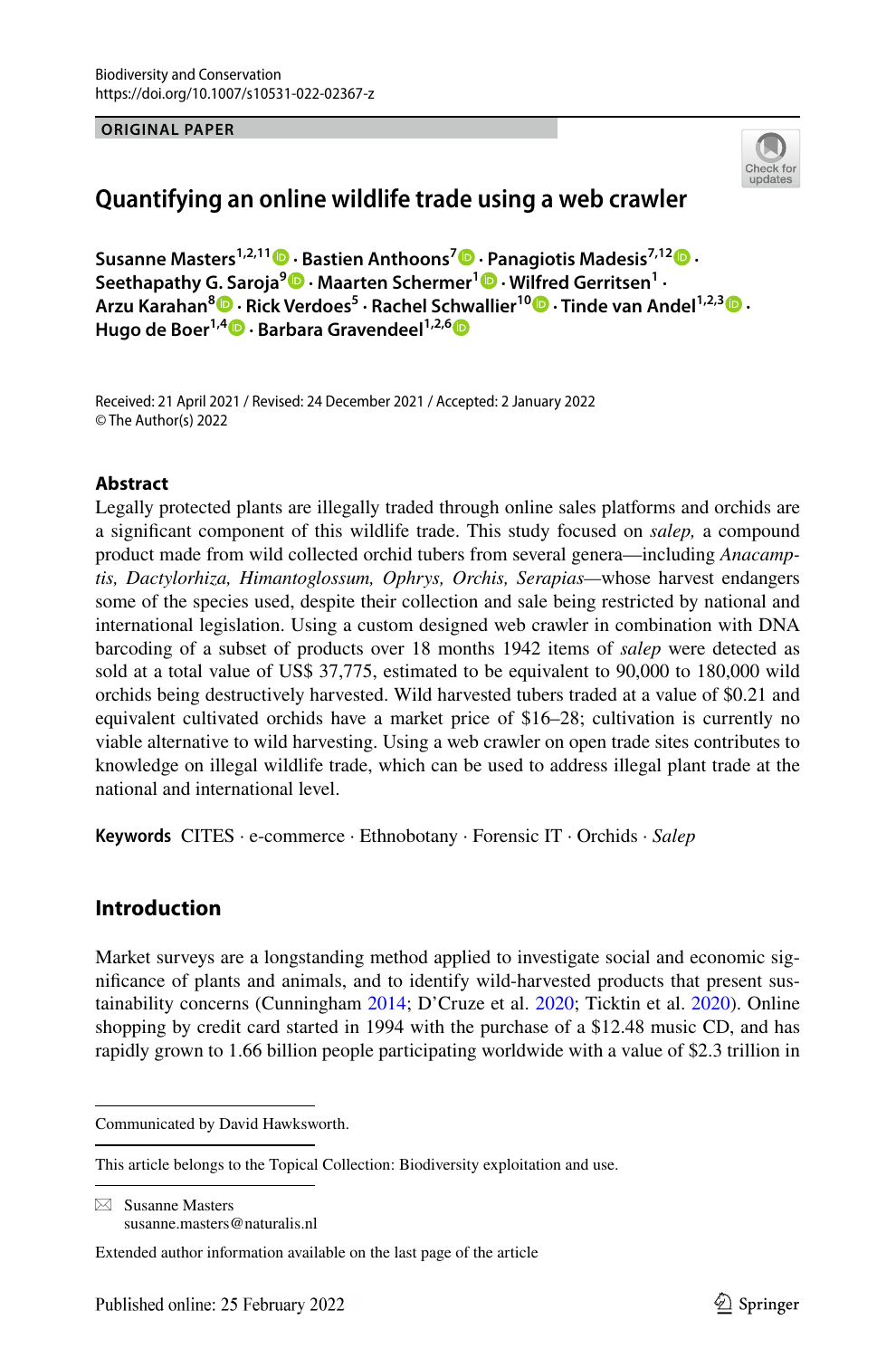2017, projected to rise to \$4.48 trillion by 2021 (Lewis [1994;](#page-12-0) Statista [2018](#page-13-1)). A notable way in which e-commerce has reduced obstructions in international trade is by making it easier for small and medium enterprises to extend beyond local markets and reach global markets (Dongwei [2016\)](#page-11-2).

Using an online trading platform as a place for collating trade data is an extension of physical market surveys, and is particularly relevant as transactions increasingly occur online (Humair et al. [2015;](#page-12-1) Nijman [2020;](#page-12-2) Siriwat and Nijman [2020](#page-13-2); Xiao et al. [2017;](#page-13-3) Ye et al. [2020\)](#page-13-4). While publicly displayed information such as that on e-trade sites is a fraction of content on the internet, concealed darkweb wildlife trade is negligible (Harrison et al. [2016\)](#page-12-3).

Approximately 35,811 species of animals and plants are listed under the Convention on International Trade in Endangered Species of Wild Fauna and Flora (CITES), which is an international agreement between governments aimed at ensuring that international trade does not threaten the survival of wild species (CITES [2017\)](#page-11-3). Out of these listed species a total of 28,484, roughly 80%, are orchids (WCSP [2018\)](#page-13-5). In order to examine online commerce in wildlife trade we focused on one group of orchids in particular.

Orchids of horticultural value have previously been the topic of research in online trade (Hinsley et al. [2016](#page-12-4); Lavorgna and Sajeva [2020;](#page-12-5) Wong and Liu [2019\)](#page-13-6). Terrestrial orchids with edible tubers are also wild collected and traded internationally for use as *chikanda* (Challe and Price [2009;](#page-11-4) Veldman et al. [2014](#page-13-7)). Our specifc focus was a group of orchids whose tubers are traded as *salep* which is used to make a hot drink traditionally attributed medicinal properties, and ice cream with a chewy texture in countries around the Eastern Mediterranean and within the Balkans, including Egypt, Greece, Israel, Montenegro, and Turkey (Abouzid and Mohamed [2011](#page-11-5); Lev and Amar [2000](#page-12-6); Menković et al. [2011;](#page-12-7) Sezik [2002a](#page-13-8); Tamer et al. [2006\)](#page-13-9). A total of 35 taxa—34 species and 1 subspecies—from the genera *Anacamptis, Dactylorhiza, Himantoglossum, Neotinea, Ophrys, Orchis* and *Serapias* have been reported as collected for *salep* in Greece, Iran, and Turkey (Ghorbani [2016;](#page-12-8) Kasparek and Grimm [1999](#page-12-9); Kreziou et al. [2016](#page-12-10)), see Supplementary Table 1.

Import and export of *salep* from Iran to Turkey and Turkey to Germany, and into Jordan has also been documented (Ghorbani et al. [2014a;](#page-12-11) Kasparek and Grimm [1999;](#page-12-9) Lev and Amar [2002](#page-12-12)). *Salep* is also the subject of global patent applications in materials manufac-ture and novel medicines (Masters et al. [2020\)](#page-12-13). Orchid genera used for *salep* are difficult to cultivate on a commercial scale for their tubers. Currently, only a few small-scale cultivation trials for the tubers of orchids sold as *salep* exist, consequently they are only available commercially via wild harvesting (de Boer et al. [2017](#page-11-6); Erzurumlu and Doran [2011](#page-11-7)). *Salep* is wild harvested and representative of the family that dominates CITES listing and is predominantly wild harvested. All species of orchid used for *salep* are listed in Appendix II of CITES (CITES [2021\)](#page-11-8). Furthermore collection of their tubers for trade is considered to be a threat to the species used (Delforge [2006;](#page-11-9) Kasparek and Grimm [1999;](#page-12-9) Ghorbani [2016;](#page-12-8) Ghorbani et al. [2014a;](#page-12-11) Kreziou et al. [2016](#page-12-10)). Reported volumes of harvest and trade in *salep* vary, with estimates of between 7.5 and 30 tons being collected per year within Turkey, 7.5 tons exported, and lack of clarity on whether estimates include tubers illegally imported into Turkey (Kasparek and Grimm [1999](#page-12-9); Sezik [2002a](#page-13-8), [b;](#page-13-10) Ghorbani et al. [2014a\)](#page-12-11).

Finding relevant data is the biggest challenge in tackling illegal wildlife trade online (Lavorgna et al. [2020\)](#page-12-14). eBay is an international sales platform, with signifcant annual trade—\$10.8 billion in 2019 (eBay [2020\)](#page-11-10). This sales platform also displays the number of products sold by each advert, thereby making it possible to quantify sales. Web scraping extracting online data—can be done manually or by using a web crawler (Zhao [2020\)](#page-13-11). As an automated system of data extraction web scraping is more time efficient and less error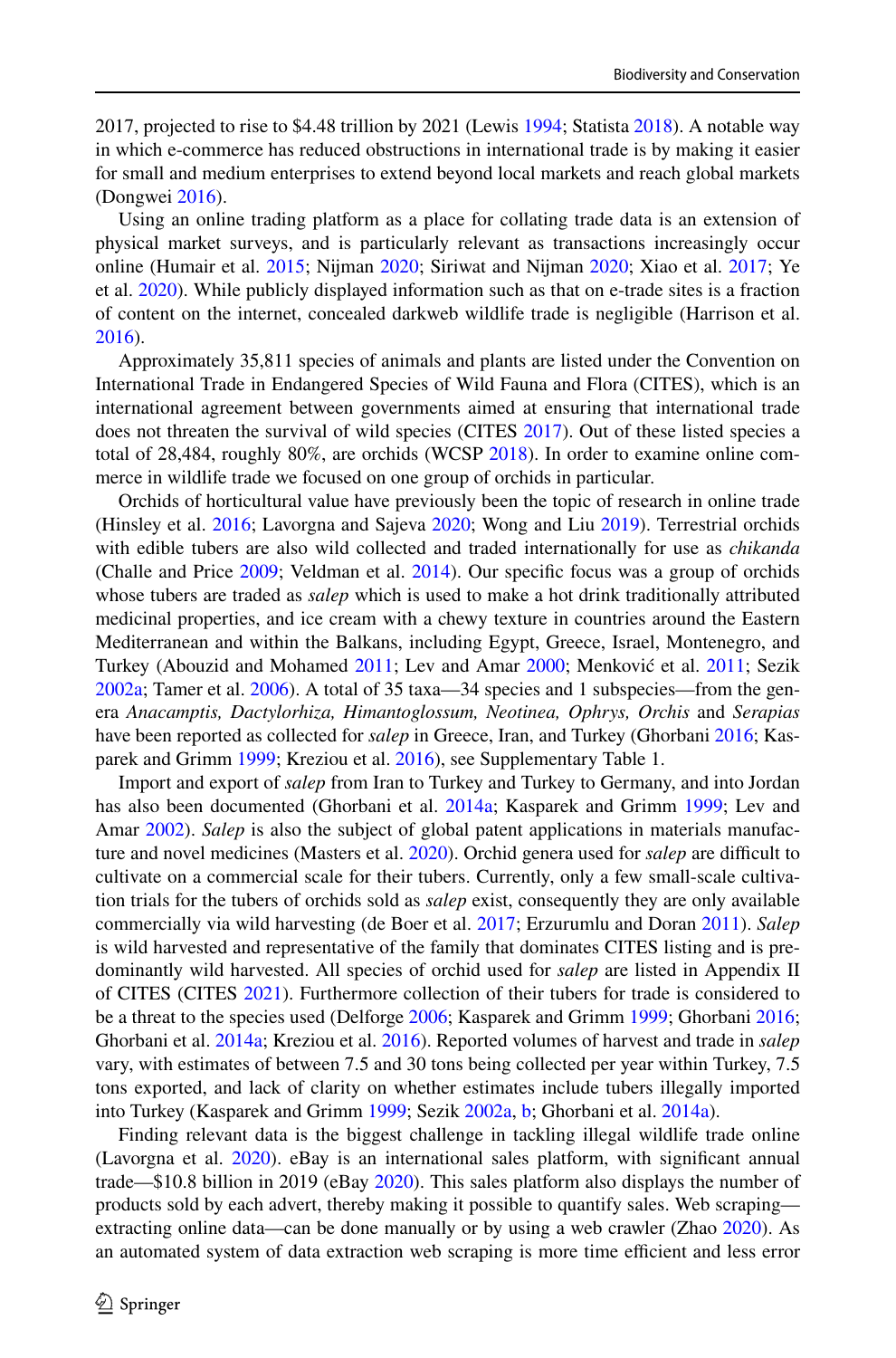prone than copy-and-pasting or manual transfer of data from web pages to a spreadsheet (Dogucu and Çetinkaya-Rundel [2020\)](#page-11-11). Without login requirements eBay adverts publish items for sale, sales, prices and general vendor location. Using a web scraper to collect publically accessible data is permissible (Katris and Schaul [2021](#page-12-15)). In the creation of new knowledge by extracting data from the web, data scrapers should not overload targeted websites, access information behind password barriers, steal market share from targeted website, and should copy information that is factual (Zamora [2019](#page-13-12)). By systematic and small scale collection of public records of sales on eBay, and authenticating selected products with DNA barcoding, we investigated the extent of online trade in *salep* in 2019 and 2020.

We aimed to answer the following questions (i) What volumes of *salep* are being traded? (ii) How much revenue is being generated? (iii) Are products sold as *salep* made from real orchid tubers or also from substitutes? We also looked at the intersection of global trade with local and international law and how this can make products legal or illegal on the basis of vendor location. In doing this we progress from widely investigated traditional constructs of *salep* and historic trade to build a contemporary perspective on *salep*.

# **Methods and materials**

## **Collection of transaction data**

Consistent and automatic data collection was done with a web crawler specifcally constructed using Python to index data from eBay adverts containing trigger words (*salep, salepi, sahlep, sahlab, salab misri*) and save it to CSV fles. Our selected data points included: eBay item number, advert title, advert URL, seller, price of product, mass of product, number of items sold, location of seller, state of product (roots, powder, packet, unknown), image of the product, and crawl time. This was extracted as one CSV per crawl with image fles for each advert. Our web crawler ran weekly for the duration of 2019 resulting in 50 downloads, and 25 in 2020. The web crawler script is available on Gitlab (<https://gitlab.com/naturalis/bii/trade-monitoring/salep-crawler>).

## **Validation**

Prior to running the web crawler we placed a dummy advert on eBay and made a purchase from it ourselves to fnd out if the automatically listed number of purchases would change by one after the sale. This verifed that our web crawler could correctly record the number of products sold.

#### **Data cleaning**

While the web crawler reduced the need to manually scan weekly listings the CSV fles given as outputs contained items that were not *salep*, and items that might contain *salep* or could be other products. Consequently advertisement titles were read to remove items manually that should not or could not be used in our analysis e.g. adverts for a poster of a *salep* vendor. In some adverts multiple items were for sale and it was not possible to determine whether sold items were *salep* or another category of the same product. For example a sale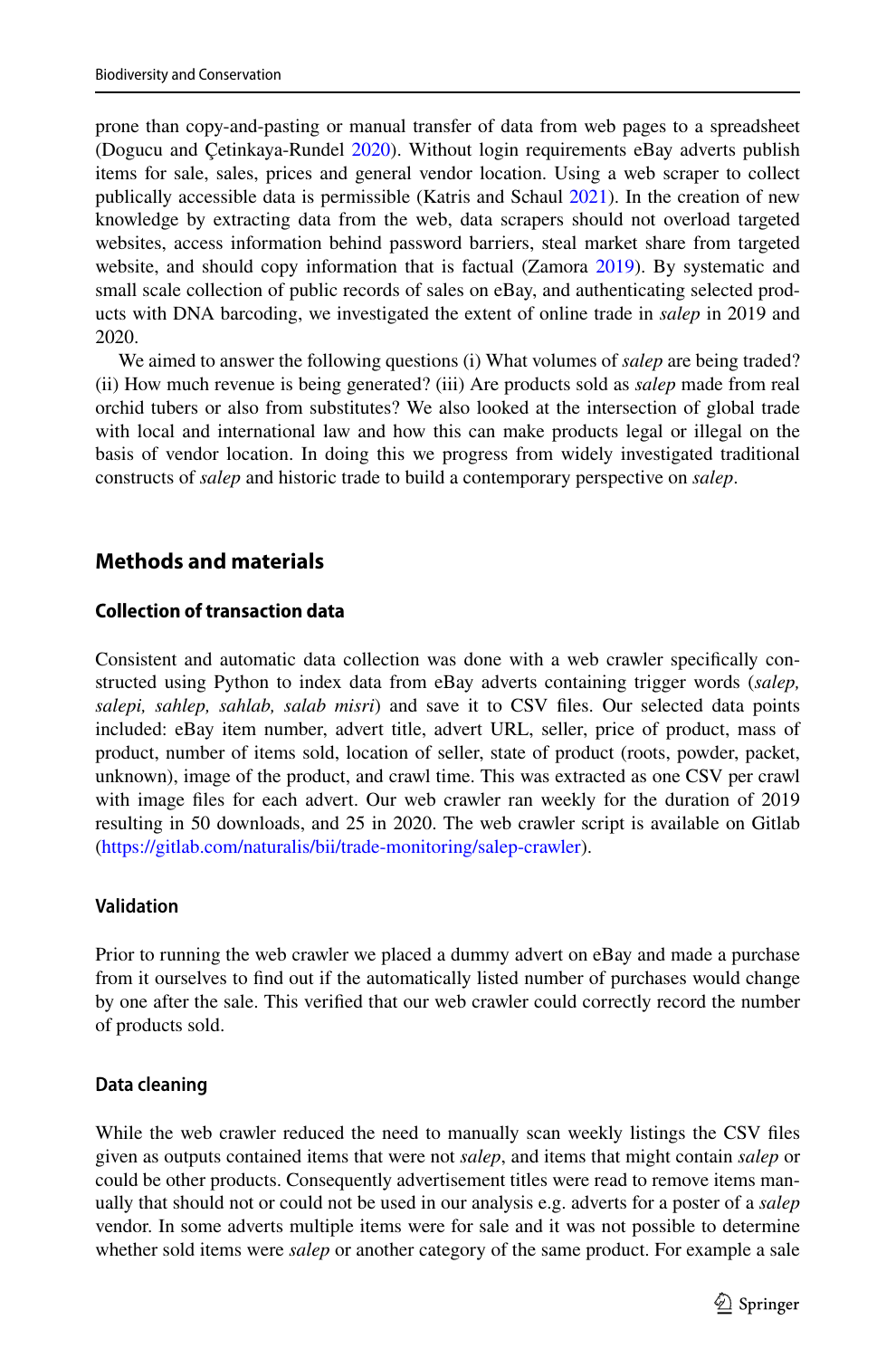from an advert for 18 Turkish herbs could have been *salep* or chamomile tea. Data used for analysis was from adverts for *salep* that was sold to third parties.

## **Sample testing**

Adulteration of products with cheaper or more readily available fllers and substitutes is a known problem with plant based products (Ichim [2019](#page-12-16); Newmaster et al. [2013;](#page-12-17) Seethapathy et al. [2019](#page-13-13)). In order to gauge whether *salep* sold online is made from real orchid tubers, a subset of *salep* for sale on eBay was purchased and analysed. DNA barcoding was used to test whether *salep* products sold online contained orchids, and our sampling was limited by the aim to avoid creating extra demand. In order to capture the range of countries where salep is sold by eBay 16 samples in which the product for sale was illustrated with different photos were bought from Greece (5), Turkey (3), and India (8). This sample size of 16 was less than 1% of the number of sales of *salep* detected other than our sample purchase. Samples bought in Greece and Turkey were authenticated by DNA barcoding within these countries, whereas samples from India were authenticated in Norway (see acknowledgments).

In order to establish a baseline to estimate the number of tubers traded by weight, we weighed all *salep* tuber samples held by the Economic Botany collection at Royal Botanic Gardens, Kew.

## **DNA extraction**

In order to reduce gel formation, due to high glucomannan content of tubers 100 mg of *salep* powder was washed three times with STE bufer (0.25 M sucrose, 0.03 M Tris, 0.05 M EDTA) prior to following an optimised extraction protocol (Ghorbani [2016](#page-12-8); Shep-herd and McLay [2011](#page-13-14)). DNA from each product was extracted from homogenized contents using the Nucleospin Tissue kit (Macherey–Nagel, Düren, Germany), according to the manufacturer's instructions. The fnal elution volume was 100 μl. Extracted DNA was quantifed using a Quawell UV–Vis Spectrophotometer Q5000 (Quawell Technology, San Jose, CA, US).

**DNA amplifcation** The following nrITS2 primers (Invitrogen, UK) were used for the amplifcation of the sample DNA, ITS2-S2F 5′-ATGCGATACTTGGTGTGAAT-3′ and ITS2-S3R 5′-GACGCTTCTCCAGACTACAAT-3′ (Chen et al. [2010\)](#page-11-12) Polymerase chain reactions were carried out using DNA extracted from the powder products in fnal reaction volumes of 20  $\mu$ l including 2  $\mu$ l of template DNA solution (ranging from 3 to 20 ng/ $\mu$ l), 10 mM of each dNTPs, 1.5 mM MgCl<sub>2</sub>, 10 μmol of primer, 2 μl of  $10 \times$ Taq DNA polymerase bufer, 1.5 mM Syto 9 green fuorescent nucleic acid stain and 1 U Kapa Taq DNA polymerase (Kapa Biosystems, USA). Accumulation of amplifed product during PCR was monitored by using a third-generation DNA intercalating dye (Syto 9). PCR amplifcations were performed in a Rotor-Gene Q (QIAGEN Hilten, Germany) as follows: an initial step of 4 min at 94 °C, followed by 35 cycles, each one including 30 s at 94 °C for denaturation, 30 s at 52 °C for annealing and 1 min at 72 °C for elongation. A 7 min step at 72 °C was programmed as a fnal extension. Amplifcation products were separated by electrophoresis on a 1.5% agarose gel and stained with ethidium bromide. Gels and images were analysed using UV Minibis Pro (DNR Bio-Imaging Systems, Jerusalem, Israel) to quantify signal intensity.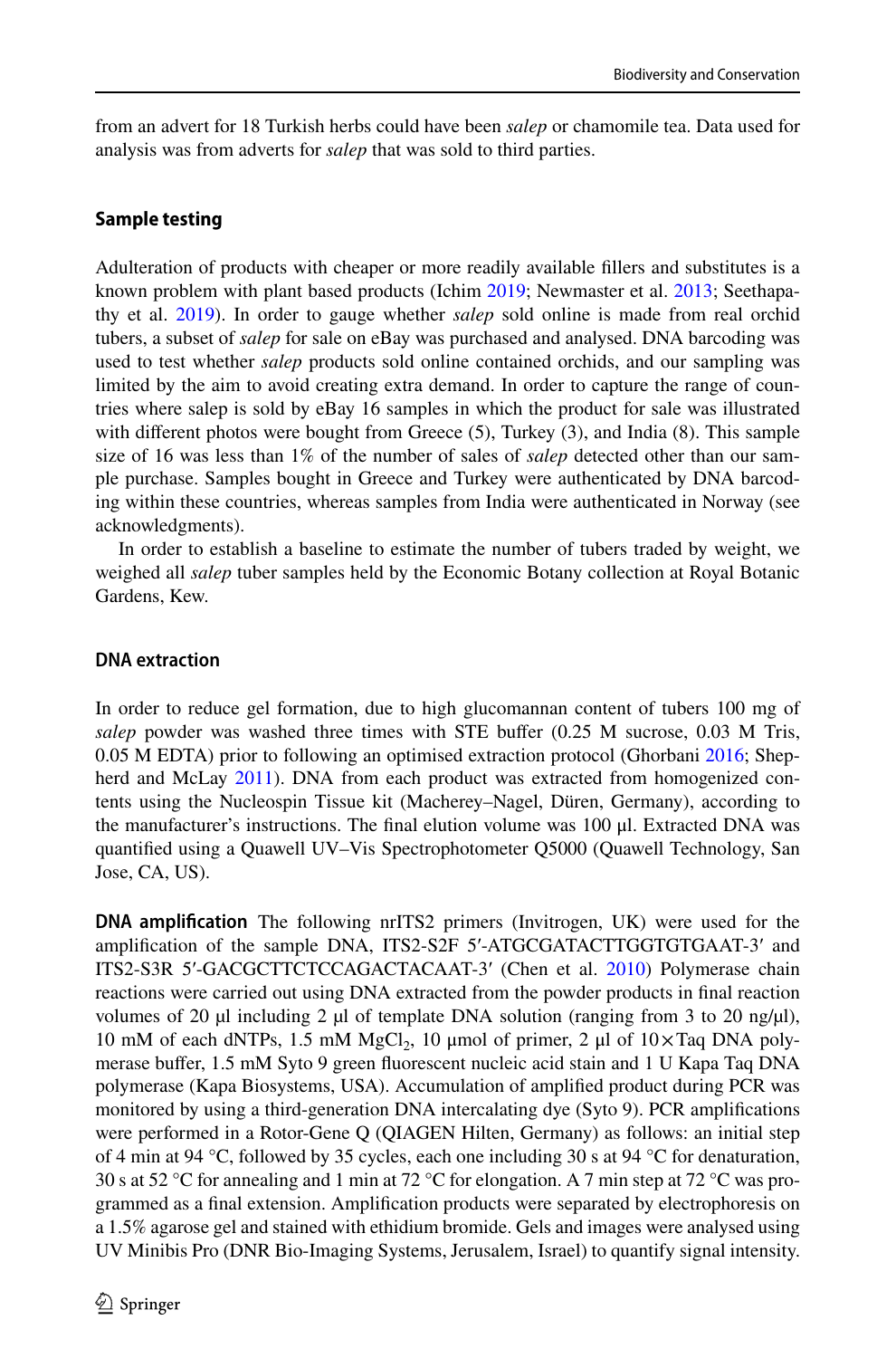**Sanger sequencing** PCR products were directly sequenced in two directions of each fragment with a Big Dye terminator v3.1 Cycle sequencing kit (PE Applied Biosystems, Foster City, CA, USA) in an automated ABI 3730 sequencer (PE Applied Biosystems). Sequences were aligned with the CLUSTALW program using the BioEdit software (Carlsbad, CA, USA).

### **DNA sequence analysis**

The marketed samples were frst analysed by sequencing the nrITS2 marker and the nucleotide sequences were submitted to a basic local alignment search tool BLAST (see <http://blast.ncbi.nlm.nih.gov/Blast.cgi>, and Table [2\)](#page-6-0). Sequences were sequentially queried using megablast (Altschul et al. [1990\)](#page-11-13) online at NCBI nucleotide BLAST against the nucleotide database. A sequence similarity-based approach with BLAST was used for DNA barcode identifcation. For this method, a similarity score was calculated for up to 100 BLAST hits if the query cover was 70% or higher: max score\*(query cover/ identity). Identifcations were assigned based on a combination of the identity score (High identity:  $i \geq 97\%$ ; Medium identity:  $90\% \leq i \leq 97\%$ ; Low identity:  $i \leq 90\%$ ) and the number of species within 1% deviation of the similarity score, as described by (Ghorbani et al. [2017](#page-12-18)).

# **Results**

Over 2019 and the frst 6 months of 2020 we detected 1942 items of *salep* sold at a total value of US\$ 37,774.62 (see Table [1](#page-4-0)).

<span id="page-4-0"></span>

| <b>Table 1</b> Monthly sales over 2019<br>and first half of 2020 |               | Mass of sales in<br>grammes |                          | Number of<br>items sold |      | Value of sales<br>(US\$) |                          |
|------------------------------------------------------------------|---------------|-----------------------------|--------------------------|-------------------------|------|--------------------------|--------------------------|
|                                                                  |               | 2019                        | 2020                     | 2019                    | 2020 | 2019                     | 2020                     |
|                                                                  | January       | 31,545                      | 3912                     | 502                     | 109  | 11,747.77                | 1783.78                  |
|                                                                  | February      | 1048                        | 5518                     | 41                      | 68   | 623.81                   | 1773.41                  |
|                                                                  | March         | 4872                        | 12,335                   | 141                     | 151  | 2103.72                  | 2045.54                  |
|                                                                  | April         | 972                         | 1475                     | 26                      | 20   | 395.36                   | 410.64                   |
|                                                                  | May           | 397                         | 8070                     | 26                      | 184  | 379.11                   | 3362.44                  |
|                                                                  | June          | 17,542                      | 11,787                   | 203                     | 122  | 3540.5                   | 2387.7                   |
|                                                                  | July          | 5570                        | $\overline{\phantom{0}}$ | 88                      | -    | 2062.77                  | $\overline{\phantom{0}}$ |
|                                                                  | August        | 10,185                      | $\overline{\phantom{0}}$ | 60                      | -    | 1137.85                  | $\overline{\phantom{0}}$ |
|                                                                  | September     | 1270                        | $\overline{\phantom{0}}$ | 38                      |      | 779.94                   | $\overline{\phantom{0}}$ |
|                                                                  | October       | 3515                        |                          | 50                      | -    | 1335.04                  | $\overline{\phantom{a}}$ |
|                                                                  | November      | 730                         | $\overline{\phantom{0}}$ | 45                      |      | 774.82                   | $\overline{\phantom{0}}$ |
|                                                                  | December      | 2381                        |                          | 68                      |      | 1130.42                  |                          |
|                                                                  | <b>TOTALS</b> | 80,027                      | 43,097                   | 1288                    | 654  | 26,011.11                | 11,763.51                |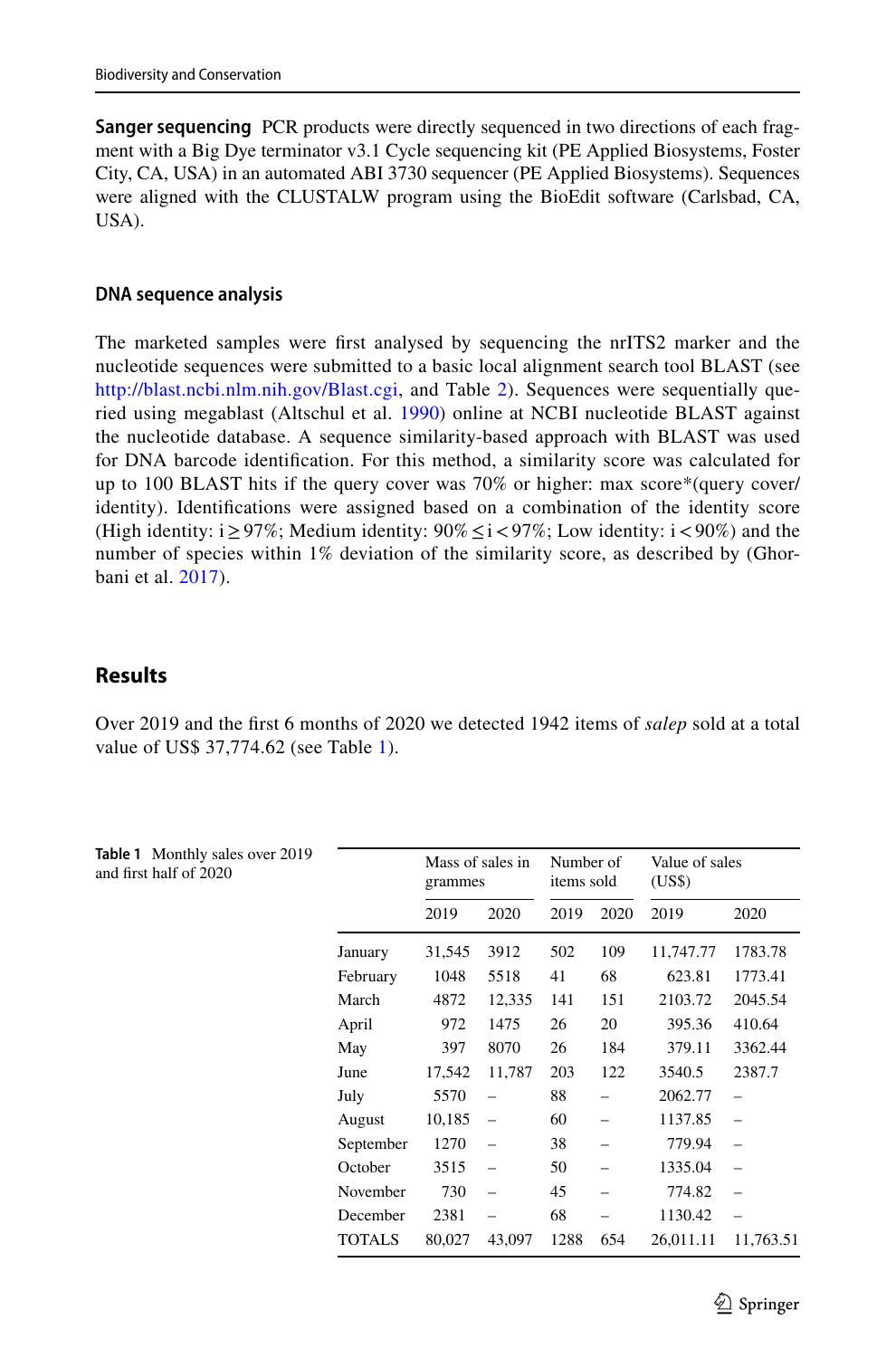Mass of item sold was only recorded for 1226 out of 1942 items, totalling 123.124 kg worth \$25,299.3. For these transactions the average price paid per kg was US \$205.48.

## **Tuber average mass**

We weighed 394 individual tubers and 957 tubers in batches of 20–150, in total 1391 tubers traded as *salep* from the Economic Botany collection at Royal Botanic Gardens, Kew. We found an average tuber mass of 0.94 g overall. In the smaller sample of 394 tubers that were individually measured average tuber mass was 1.34 g with a standard deviation of 1.09 (Individual and batch mass detailed in Appendix II and Appendix III). Using the average mass of tubers traded as *salep* sampled from this Economic Botany collection, and the price per gram where mass of sales was recorded by the web crawler (\$0.21), we extrapolated the total number of tubers recorded as sold by the web crawler to be 179,879 tubers.

## **Location of vendors**

Overall the country from which the greatest value of *salep* was sold was Greece (\$13,082.53), followed by India (\$11,089.33), and Turkey (\$8883.94). (See Fig. [1](#page-5-0) and Appendix IV sales by country).

## **DNA barcoding of samples analysed**

Orchids present in the samples analysed were *Orchis mascula*, *Anacamptis* sp. and *Dactylorhiza maculata*. All three of these species have previously been reported as being used in *salep* (see Supplementary Table 1). Other plant species detected were unspecifed Orchidaceae and *Allium* spp., and *Oryza* sp. (rice), *Sida* sp., and two samples that could not be identifed. See Table [2](#page-6-0) for summary on identifcation of species, sequences generated and their NCBI GenBank accession numbers.



<span id="page-5-0"></span>**Fig. 1** Sales by country showing number of items sold and value of sales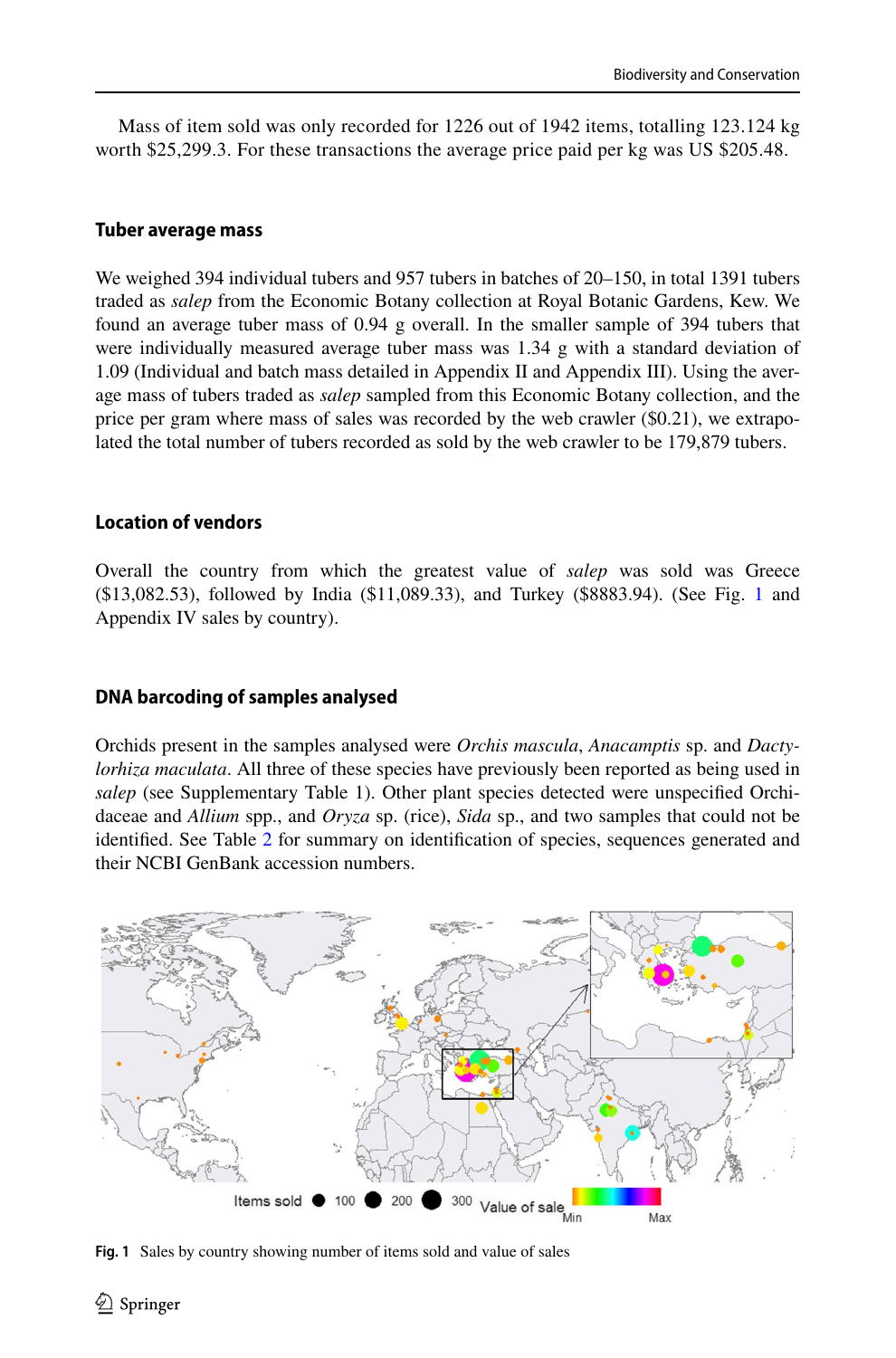| Source country | GenBank accession<br>number | % Sequence identity* | Taxon of reference sequence |
|----------------|-----------------------------|----------------------|-----------------------------|
| India          | MW422854                    | 86.84%               | Orchidaceae                 |
| India          | MW422855                    | 96.91%               | Anacamptis sp.              |
| India          | MW422856                    | 81.54%               | Orchidaceae                 |
| India          | MW422857                    | 100%                 | Orchidaceae                 |
| India          | MW422858                    | 90.42%               | Allium sp.                  |
| India          | MW422859                    | 99.04%               | Orchis mascula              |
| India          | MW422860                    |                      | not identified              |
| Greece         | MW422861                    |                      | not identified              |
| Greece         | MW422862                    | 99.28%               | Dactylorhiza maculata       |
| Greece         | MW422863                    | 99.26%               | Dactylorhiza maculata       |
| Greece         | MW422864                    | 99.28%               | Dactylorhiza maculata       |
| Greece         | MW422865                    | 99.29%               | Dactylorhiza maculata       |
| Turkey         | MW422866                    | 91.13%               | $Oryza$ sp.                 |
| Turkey         | MW422867                    | 96.28%               | Sida sp.                    |
| Turkey         | MW422868                    | 99.28%               | Allium sp.                  |

<span id="page-6-0"></span>**Table 2** Identifcation of species in samples analysed with DNA barcoding

\*Sequence identity % bp identical across the nrITS2 PCR amplifed region

### **Orchids specifed in sales**

Of the total 1942 items sold, 929, worth \$23,908.70, had orchids specifed by name in the advert title. Vendors use a mixture of scientifc and vernacular names in product descriptions, and the names given below are the vernacular names and not scientifc names. NB We do not use italics when these are not currently accepted scientifc names or genera. When orchids were named either with one type of orchid specified or with several specifed the most frequent was '*Orchis mascula*' (in 864 items), followed by 'Latifolia' (in 197 items), 'Laxifora' (98), Marsh orchid (59), '*Dactylorhiza hatagirea*' (56), Munjataka (17),

<span id="page-6-1"></span>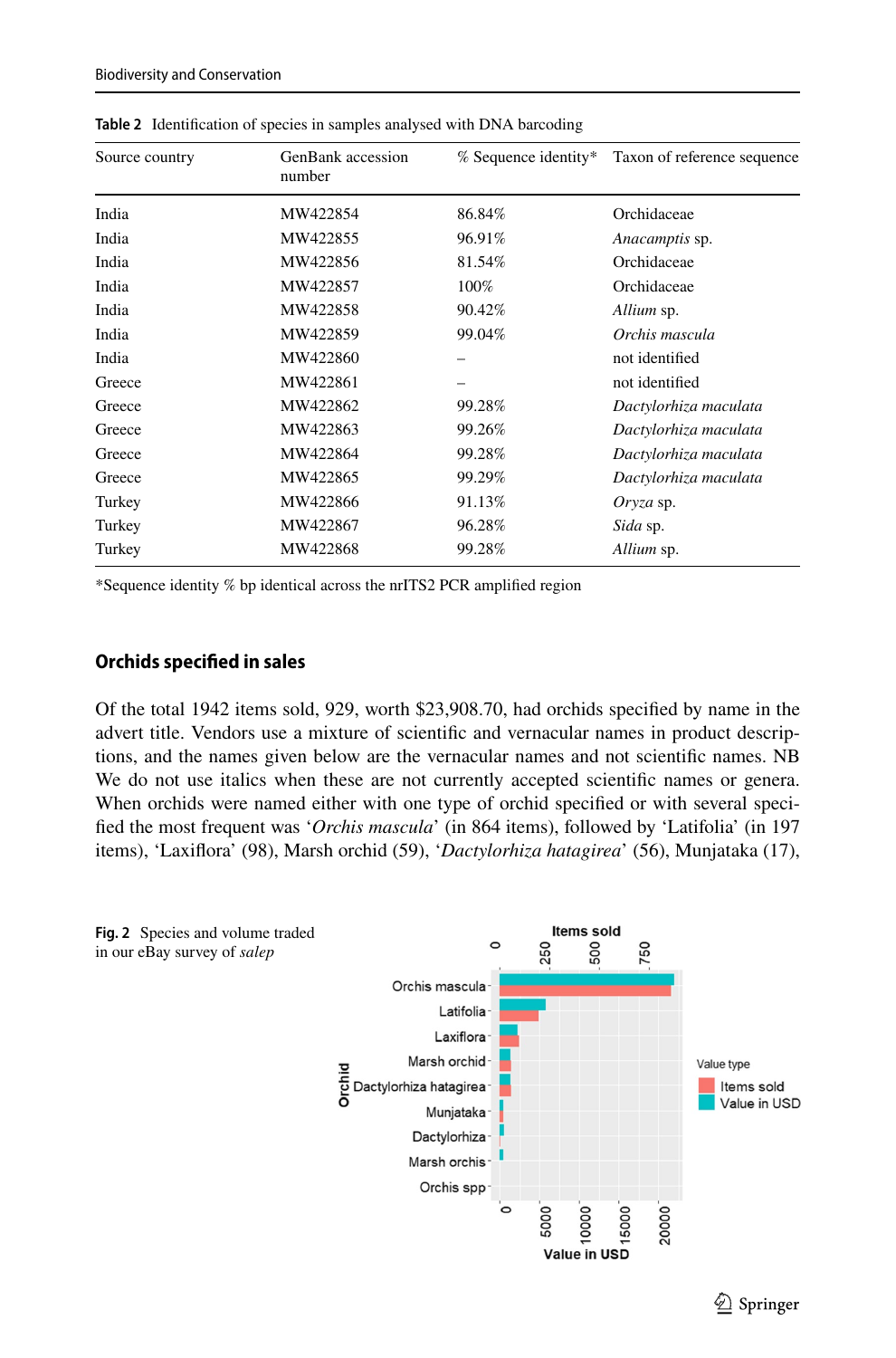<span id="page-7-0"></span>**Fig. 3** Accession number 29258 of Economic Botany collection of RBG Kew, U.K. dried orchid tubers with the characteristic shape of *Dactylorhiza* tubers. Photograph by Susanne Masters



<span id="page-7-1"></span>**Fig. 4** *Salep* sold on eBay had accompanying photos displayed of *Orchis simia*. Photograph by Susanne Masters

'*Dactylorhiza*' (2), Marsh orchis (1), and '*Orchis* spp' (1) (see Fig. [2\)](#page-6-1). Products described by vendors on eBay as containing 'Orchis mascula' were accompanied by photographs of tubers resembling *Dactylorhiza* spp. (See Fig. [3](#page-7-0)). Some items sold also had accompanying pictures of the fowers of orchids that have been reported as used in *salep* (Ghorbani et al. [2014b\)](#page-12-19) (see Fig. [4\)](#page-7-1).

A total of 864 items sold worth \$21,928.39 were titled as containing 'Orchis mascula', of which 469 items worth \$11,228.77 were from vendors in Greece and 297 items worth \$8188.4 were from India. Munjataka and Marsh orchid are vernacular names used for *Dactylorhiza hatagirea* (Teoh [2016\)](#page-13-15). Combining adverts that specifed marsh orchid, marsh, munjataka or 'Dactylorhiza hatagirea' makes *D. hatagirea* the second most specifed orchid in sales. It is not clear to which species the vernacular names of Latifolia and Laxifora refer, but *Dactylorhiza incarnata* and *Anacamptis laxifora* are among the most likely candidates because of the similarity with their past and current species names.

# **Discussion**

# **Quantifying** *salep* **trade in economic value and number of individuals harvested**

In quantifying *salep* trade we found that the economic value of individual orchid tubers, and the plants destructively harvested to obtain them, is low. With one and sometimes two tubers collected per plant for *salep,* sales detected by the web crawler were estimated as the equivalent of 89,939–179,879 wild orchids being destructively harvested. The world's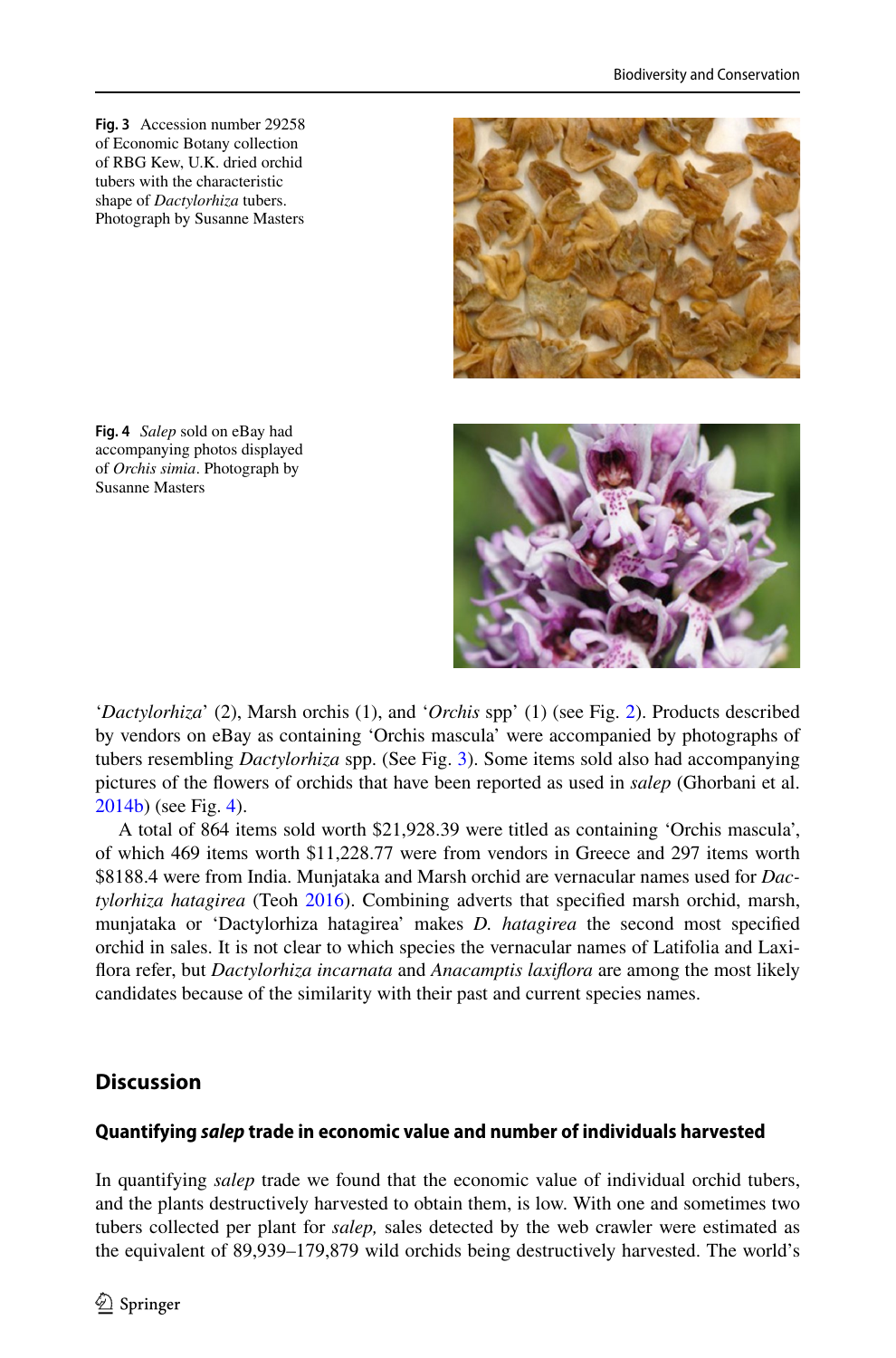most expensive orchid, valued as an ornamental, was sold for approximately \$580,000 (Seyler et al. [2019\)](#page-13-16). In contrast we found that wild orchids traded in the form of tubers for *salep* were worth \$0.21 per tuber (pers. obs.). Wild harvesting has an impact on populations of orchids not only when orchids are high-value individual plants, but also when individual orchids have a low value (Kreziou et al. [2016](#page-12-10)).

Furthermore, with each tuber being worth only \$0.21, but species used for *salep* that are commercially propagated as ornamentals being sold for \$16–\$28 per plant there is a large fnancial gap between cultivated orchids and wild orchids traded as *salep*. Consumers of *salep* and ornamental orchids are likely very diferent. But cultivated tubers for *salep* are not yet sold. The price of *salep* orchids sold for horticulture is therefore given as the nearest current example of prices of cultivated *salep* orchids as sold commercially. The price gap between wild and cultivated orchids is consistent with other market surveys (Gale et al. [2019\)](#page-11-14). Although some plants, for example American ginseng, are more valuable to consumers when labelled as wild collected (Burkhart et al. [2021\)](#page-11-15). Cultivation is not always a viable conservation solution for overcollected wild plants (Liu et al. [2019\)](#page-12-20). Consumers are willing to pay a small premium for food products that are labelled as sustainably sourced, for example 0.33% extra (Bissinger [2019\)](#page-11-16). Bridging the gap between recorded value of wild harvested *salep* tubers as a commodity and the price for a cultivated *salep* orchid greatly exceeds this example of consumers willing to pay a premium for sustainability. If cultivation is to be developed as a viable means of protecting wild populations of orchids, innovation is needed to make cultivation of orchids for *salep* economically viable.

### **Orchids and adulterants sold**

Orchids were present in some of the products we sampled but they were not always the species named in adverts. Our DNA barcoding analysis did not fnd *Orchis mascula* in products sold as *salep* that had specifed it as the ingredient. Some adulterants were orchids, but others were not orchids. With the DNA barcodes retrieved, the *Allium, Oryza* and *Sida* samples could not be identifed to species level so we do not know whether or not threatened species were used. In line with other research on botanical trade there is substitution of species in products sold as *salep* (de Boer et al. [2015](#page-11-17); Newmaster et al. [2013\)](#page-12-17). While some adulteration may be accidental due to incorrect identifcation of plants or cross-contamination, it may also be the result of intentional substitution of cheaper substitutes (Ichim [2019](#page-12-16)). Consumers making purchases via e-commerce are more vulnerable to mislabelled or falsely portrayed products as they rely on images and text provided by the vendor, and cannot look at the product directly prior to purchase.

#### **National** *salep* **trade and legislation**

Our data showed a diferent pattern of *salep* sale than expected at national level. In conservation literature *salep* trade has been predominantly associated with Turkey and the Turkish diaspora in Germany (Ghorbani et al. [2014b](#page-12-19); Kasparek and Grimm [1999](#page-12-9)). However e-commerce detected by the web crawler was in accordance with recent publications that trade of these orchids is notably taking place in Greece, despite orchids being protected in Greece under Presidential decree 67/1981 (Kreziou et al. [2016](#page-12-10)). Consequently a large proportion of the trade we detected was illegal, not because of the rarity of the orchids traded but due to national law. Similarly collection and sale of wild orchids is prohibited in Israel under the National Parks and Reserves Law (Furst [2017\)](#page-11-18). Each country has diferent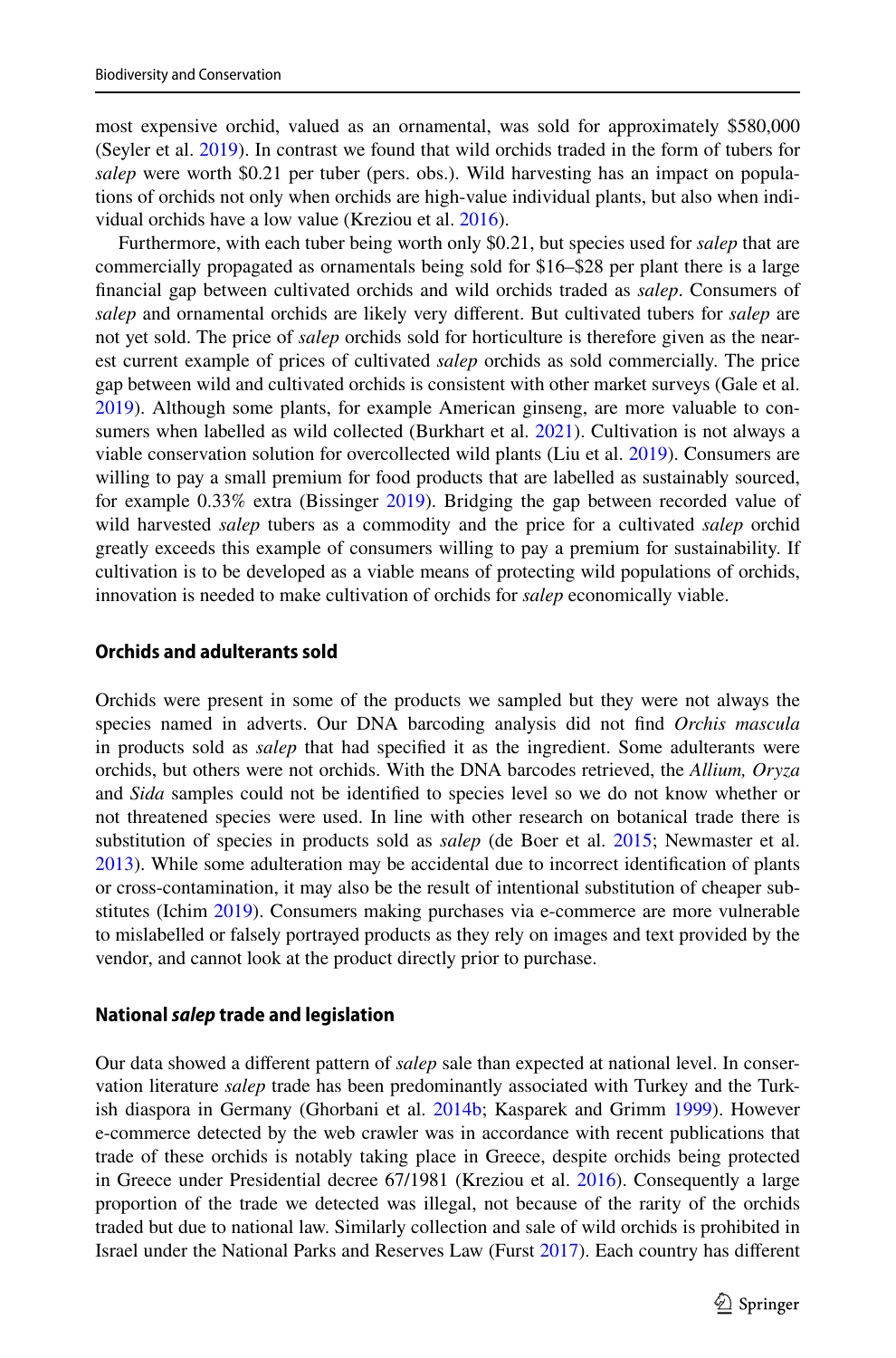legislation on protection of orchids. As indicated by the ease in detecting vendor location on e-trade sites there is scope for National law enforcement authorities to use web crawlers as an efficient means of detecting vendors who are not compliant with national wildlife trade restrictions. Operating at a national level of enforcement ofers alignment between jurisdiction of enforcement and where the crime takes place.

## **International** *salep* **trade and CITES**

Sales data also indicated breach of international legislation. Product description and sample analysis found that terrestrial orchids reported as being sold as *salep* in Europe and Turkey were also traded in India, outside of their growing range, as *salep*, *salep misri*, and *salab*. CITES permits are not required by eBay, but for CITES-listed species trade is illegal not only when it occurs without CITES permits but also when harvested in contravention of national legislation (Hinsley et al. [2018](#page-12-21); Lavorgna et al. [2020\)](#page-12-14). Cumulatively most of the detected trade in *salep* on eBay was illegal as within-country trade or not adhering to international permit requirements under CITES. Our results indicate that more regulation of online trade in *salep* is called for. Without engagement from online trade platforms, while being theoretically protected by legislation, wild-harvested orchids are in practice not protected from trade.

## **Wildlife trade and plant awareness disparity**

Research on wildlife trade has concentrated on animals and wildlife trade has attracted attention for zoonotic transmission of disease (Borsky et al. [2020](#page-11-19); Fukushima et al. [2020;](#page-11-20) Lavorgna et al. [2020](#page-12-14)). Despite the food and agricultural sector recognising the threat of phytosanitary disease being spread via cultivated plant material, wildlife trade conforms with Plant Awareness Disparity and the risk of plant disease being spread is largely absent from publications on wildlife trade (Iftikhar and Sajid [2020;](#page-12-22) Parsley [2020](#page-12-23); Perrings [2016](#page-12-24)). While e-commerce opens access to markets for small and medium enterprises it must also shape the online shopping experience so that vendors follow phytosanitary certifcation procedures.

## **Intervening in online wildlife trade**

Heavy handed interventions may drive illegal wildlife trade to be concealed (Lavorgna et al. [2020](#page-12-14)). Both vendors and buyers in the transactions we detected may not be aware of the legislation they are contravening. Raising awareness of wildlife trade restrictions by working with online platforms is an approach that offers the potential to reduce wildlife trade both as part of the Coalition to end Wildlife Trafficking Online and at national level (Wong and Liu [2019](#page-13-6)). It has already been applied to wildlife trade for some products, for example rhino horn on Instagram (see Fig. [5\)](#page-10-0).

We conclude that failure of online marketplaces to highlight required phytosanitary and CITES permits to prevent illegal trade has the consequence that endangered wild plant species that should be protected by legislation are currently being collected and sold in large numbers. This trade can efficiently be detected at national level using a web crawler, and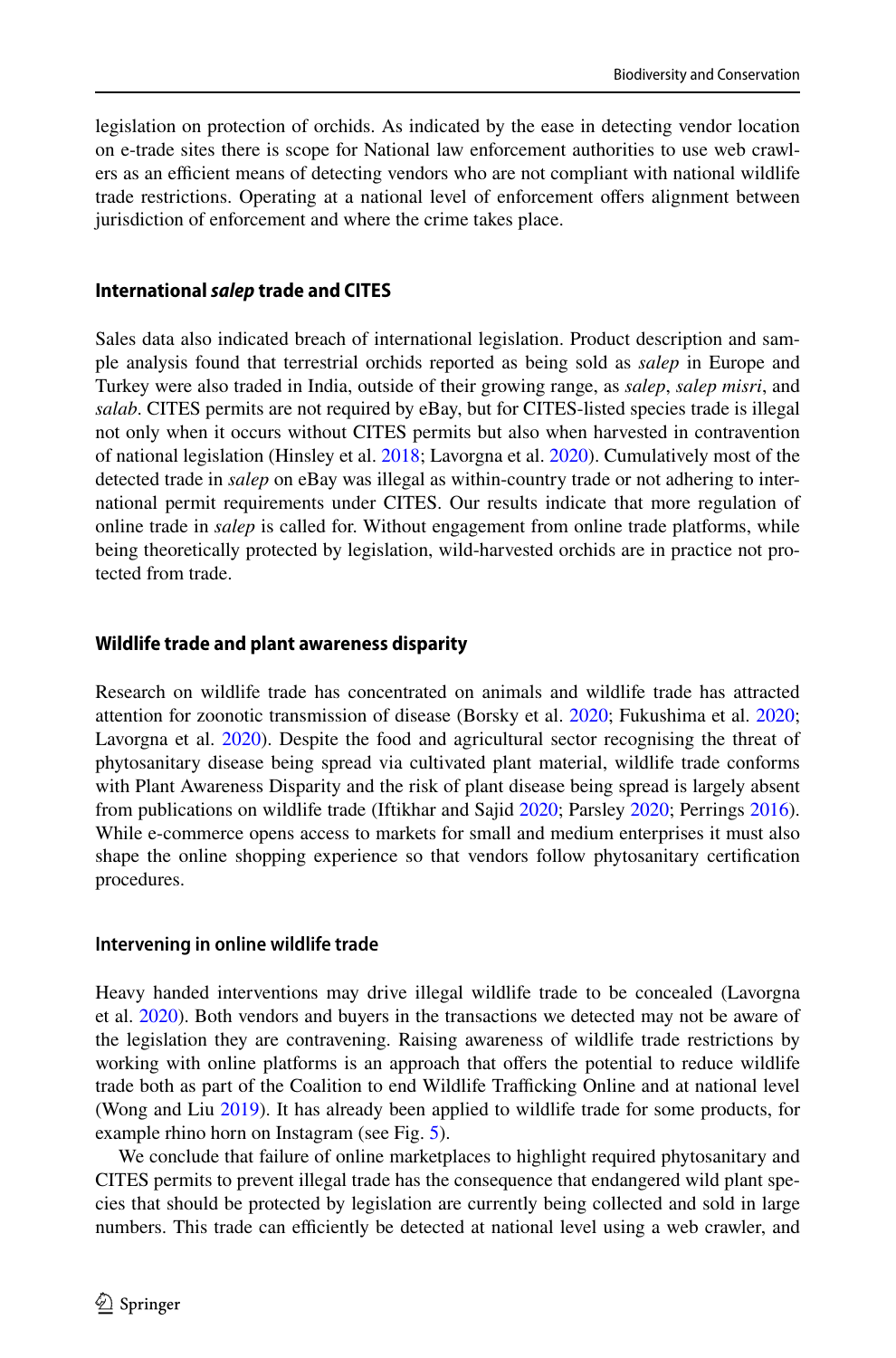

**Fig. 5** Popup warning displayed when the search term #rhinohorn is used in Instagram

<span id="page-10-0"></span>could be deterred by installation of automatic pop-ups on *salep* and other CITES-listed species informing customers of permits required for sale to be legal.

**Supplementary Information** The online version contains supplementary material available at [https://doi.](https://doi.org/10.1007/s10531-022-02367-z) [org/10.1007/s10531-022-02367-z](https://doi.org/10.1007/s10531-022-02367-z).

**Acknowledgements** Thanks to Mark Nesbitt and Frances Cook of the Economic Botany Collection, Royal Botanic Gardens, Kew for providing access to samples of *salep* for measurement.

**Import permit** Unidentifed commercial herbal products purchased in India were imported into Norway under Norwegian Medical Products Agency permit number 18/13493-2.

Funding Research supported by authors' affiliated institutions.

**Data availability** Code available, and additional data provided in appendices.

**Code availability** The web crawler script is available on Gitlab [\(https://gitlab.com/naturalis/bii/trade-monit](https://gitlab.com/naturalis/bii/trade-monitoring/salep-crawler) [oring/salep-crawler\)](https://gitlab.com/naturalis/bii/trade-monitoring/salep-crawler).

# **Declarations**

**Confict of interest** Not applicable.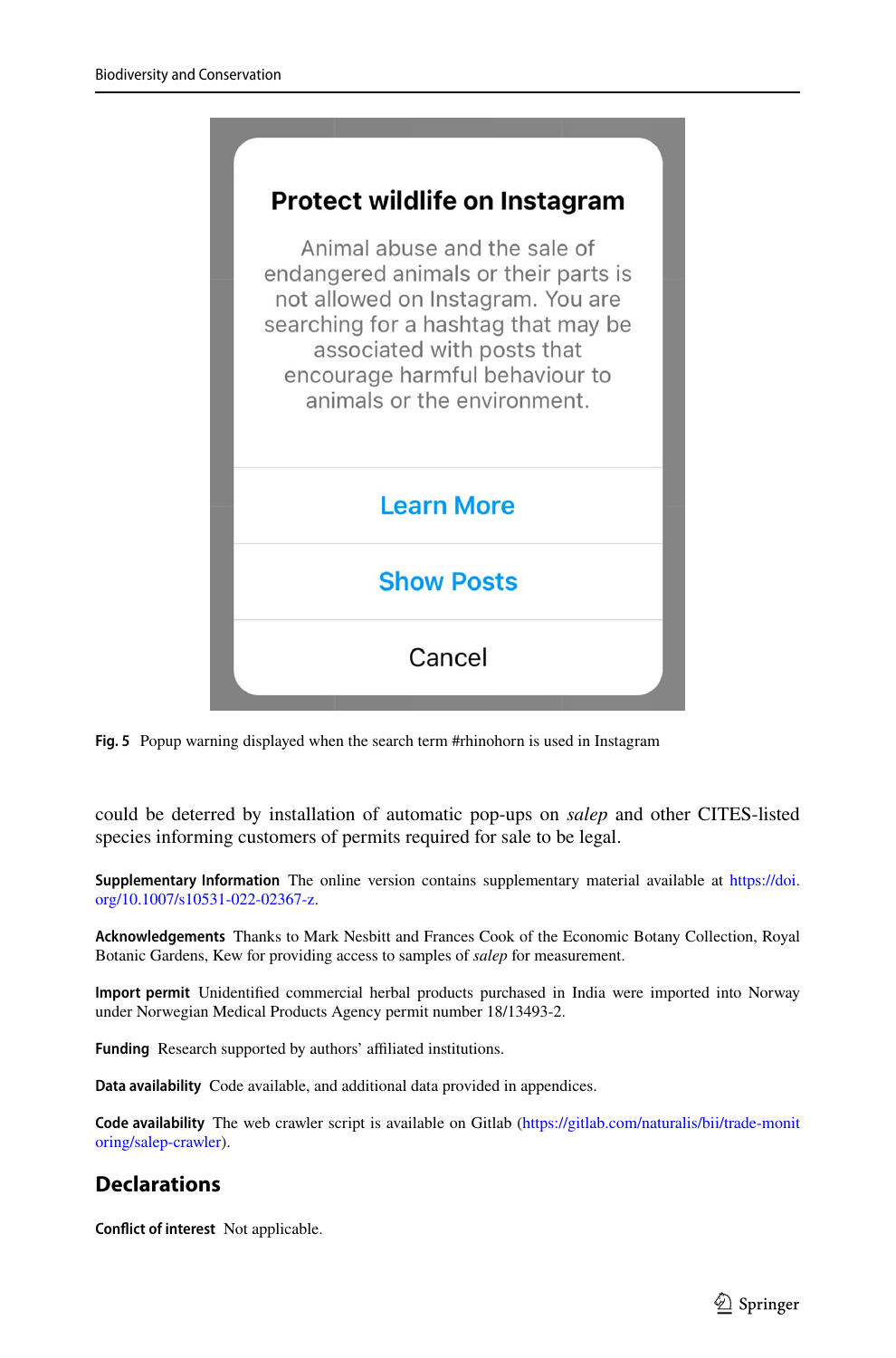**Open Access** This article is licensed under a Creative Commons Attribution 4.0 International License, which permits use, sharing, adaptation, distribution and reproduction in any medium or format, as long as you give appropriate credit to the original author(s) and the source, provide a link to the Creative Commons licence, and indicate if changes were made. The images or other third party material in this article are included in the article's Creative Commons licence, unless indicated otherwise in a credit line to the material. If material is not included in the article's Creative Commons licence and your intended use is not permitted by statutory regulation or exceeds the permitted use, you will need to obtain permission directly from the copyright holder. To view a copy of this licence, visit [http://creativecommons.org/licenses/by/4.0/.](http://creativecommons.org/licenses/by/4.0/)

# **References**

- <span id="page-11-5"></span>Abouzid SF, Mohamed AA (2011) Survey on medicinal plants and spices used in Beni-Sueif, Upper Egypt. J Ethnobiol Ethnomed.<https://doi.org/10.1186/1746-4269-7-18>
- <span id="page-11-13"></span>Altschul SF, Gish W, Miller W, Myers EW, Lipman DJ (1990) Basic local alignment search tool. J Mol Biol. [https://doi.org/10.1016/S0022-2836\(05\)80360-2](https://doi.org/10.1016/S0022-2836(05)80360-2)
- <span id="page-11-16"></span>Bissinger K (2019) Sustainability labels: are price premia relevant in online food retailing? J Int Food Agribus Mark.<https://doi.org/10.1080/08974438.2018.1520177>
- <span id="page-11-19"></span>Borsky S, Hennighausen H, Leiter A, Williges K (2020) CITES and the zoonotic disease content in international wildlife trade. Environ Resour Econ.<https://doi.org/10.1007/s10640-020-00456-7>
- <span id="page-11-15"></span>Burkhart EP, Nilson SE, Pugh CV, Zuiderveen GH (2021) Neither wild nor cultivated: American ginseng (*Panax quinquefolius* L.) seller surveys provide insights into in situ planting and husbandry1. Econom Bot 75(2):126–143.<https://doi.org/10.1007/s12231-021-09521-8>
- <span id="page-11-4"></span>Challe JFX, Price LL (2009) Endangered edible orchids and vulnerable gatherers in the context of HIV/ AIDS in the southern highlands of Tanzania. J Ethnobiol Ethnomed 5:1–11. [https://doi.org/10.](https://doi.org/10.1186/1746-4269-5-41) [1186/1746-4269-5-41](https://doi.org/10.1186/1746-4269-5-41)
- <span id="page-11-12"></span>Chen S, Yao H, Han J, Liu C, Song J, Shi L, Zhu Y, Ma X, Gao T, Pang X, Luo K, Li Y, Li X, Jia X, Lin Y, Leon C (2010) Validation of the ITS2 region as a novel DNA barcode for identifying medicinal plant species. PLoS ONE. <https://doi.org/10.1371/journal.pone.0008613>
- <span id="page-11-3"></span>CITES (2017) The CITES species. Convention on international trade in endangered species of wild fauna and fora.<https://www.cites.org/eng/disc/species.php> Accessed on 1st December 2017
- <span id="page-11-8"></span><span id="page-11-0"></span>CITES (2021) Appendices I, II, and III. <https://cites.org/eng/app/index.php> Accessed on 10th April 2021 Cunningham AB (2014) Applied ethnobotany. Applied ethnobotany. Routledge, Milton Park
- <span id="page-11-1"></span>D'Cruze N, Assou D, Coulthard E, Norrey J, Megson D, Macdonald DW, Harrington LA, Ronfot D, Segniagbeto GH, Auliya M (2020) Snake oil and pangolin scales: insights into wild animal use at "Marché des Fétiches" traditional medicine market, Togo. Nat Conserv. [https://doi.org/10.3897/](https://doi.org/10.3897/natureconservation.39.47879) [natureconservation.39.47879](https://doi.org/10.3897/natureconservation.39.47879)
- <span id="page-11-17"></span>de Boer HJ, Ichim MC, Newmaster SG (2015) DNA barcoding and pharmacovigilance of herbal medicines. Drug Saf.<https://doi.org/10.1007/s40264-015-0306-8>
- <span id="page-11-6"></span>de Boer HJ, Ghorbani A, Manzanilla V, Raclariu AC, Kreziou A, Ounjai S, Osathanunkul M, Gravendeel B (2017) DNA metabarcoding of orchid-derived products reveals widespread illegal orchid trade. Proc R Soc B.<https://doi.org/10.1098/rspb.2017.1182>
- <span id="page-11-9"></span>Delforge P (2006) Orchids of Europe, North Africa and the Middle East. A&C Black, London
- <span id="page-11-11"></span>Dogucu M, Çetinkaya-Rundel M (2020) Web scraping in the statistics and data science curriculum: challenges and opportunities. J Stat Educ 2021(S1):112–122. [https://doi.org/10.1080/10691898.2020.](https://doi.org/10.1080/10691898.2020.1787116) [1787116](https://doi.org/10.1080/10691898.2020.1787116)
- <span id="page-11-2"></span>Dongwei S (2016) Cross-border e-commerce helps SMEs reach global markets. Int Trade Forum 2:16– 17<https://doi.org/10.18356/f7d21033-en>
- <span id="page-11-10"></span>EBay (2020) eBay Inc. Reports fourth quarter and full year 2019 results. [https://www.ebayinc.com/stori](https://www.ebayinc.com/stories/news/ebay-inc-reports-fourth-quarter-and-full-year-2019-results/) [es/news/ebay-inc-reports-fourth-quarter-and-full-year-2019-results/.](https://www.ebayinc.com/stories/news/ebay-inc-reports-fourth-quarter-and-full-year-2019-results/) Accessed 1 Dec 2021
- <span id="page-11-7"></span>Erzurumlu GS, Doran İ (2011) Türki̇ye'de salep orki̇deleri̇ ve salep kültürü. Harran J Agric Food Sci 15(1):29–34
- <span id="page-11-20"></span>Fukushima CS, Mammola S, Cardoso P (2020) Global wildlife trade permeates the Tree of Life. Biol Conserv. <https://doi.org/10.1016/j.biocon.2020.108503>
- <span id="page-11-18"></span>Furst B (2017) A morphology of cultural transformation
- <span id="page-11-14"></span>Gale SW, Kumar P, Hinsley A, Cheuk ML, Gao J, Liu H, Liu ZL, Williams SJ (2019) Quantifying the trade in wild-collected ornamental orchids in South China: diversity, volume and value gradients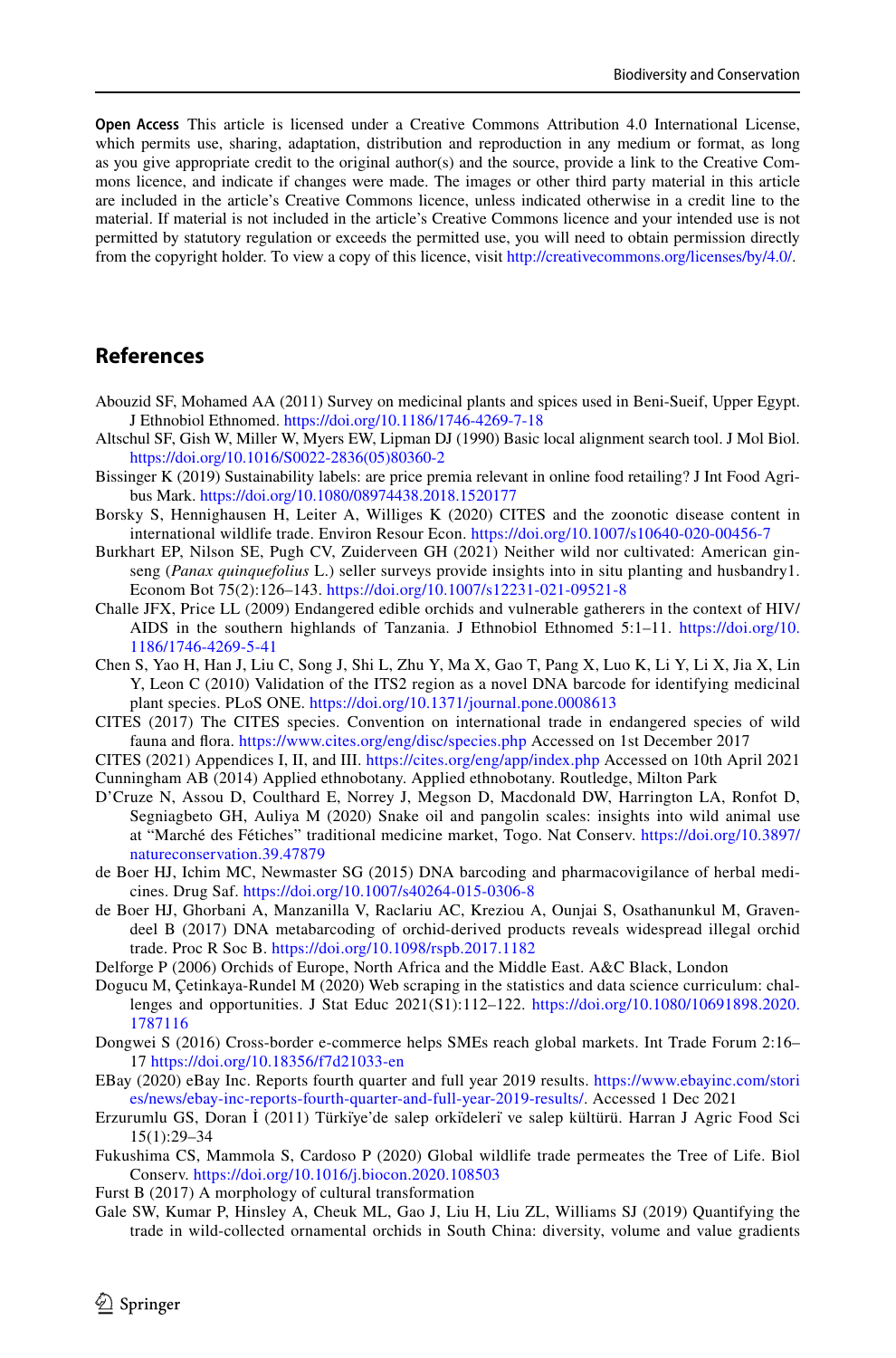underscore the primacy of supply. Biol Conserv 238:108204. [https://doi.org/10.1016/j.biocon.2019.](https://doi.org/10.1016/j.biocon.2019.108204) [108204](https://doi.org/10.1016/j.biocon.2019.108204)

- <span id="page-12-8"></span>Ghorbani A (2016) DNA barcoding of tuberous Orchidoideae: a resource for identifcation of orchids used in salep. Mol Ecol Resour 5(1):4171–4171
- <span id="page-12-11"></span>Ghorbani A, Gravendeel B, Naghibi F, de Boer H (2014a) Wild orchid tuber collection in Iran: a wake-up call for conservation. Biodivers Conserv 23(11):2749–2760. [https://doi.org/10.1007/](https://doi.org/10.1007/s10531-014-0746-y) [s10531-014-0746-y](https://doi.org/10.1007/s10531-014-0746-y)
- <span id="page-12-19"></span>Ghorbani A, Gravendeel B, Zarre S, de Boer H (2014b) Illegal wild collection and international trade of CITES-listed terrestrial orchid tubers in Iran. Traffic Bull 26:52-58
- <span id="page-12-18"></span>Ghorbani A, Saeedi Y, De Boer HJ (2017) Unidentifable by morphology: DNA barcoding of plant material in local markets in Iran. PLoS ONE.<https://doi.org/10.1371/journal.pone.0175722>
- <span id="page-12-3"></span>Harrison JR, Roberts DL, Hernandez-Castro J (2016) Assessing the extent and nature of wildlife trade on the dark web. Conserv Biol. <https://doi.org/10.1111/cobi.12707>
- <span id="page-12-4"></span>Hinsley A, Lee TE, Harrison JR, Roberts DL (2016) Estimating the extent and structure of trade in horticultural orchids via social media. Conserv Biol 30(5):1038–1047. <https://doi.org/10.1111/cobi.12721>
- <span id="page-12-21"></span>Hinsley A, De Boer HJ, Fay MF, Gale SW, Gardiner LM, Gunasekara RS, Kumar P, Masters S, Metusala D, Roberts DL, Veldman S, Wong S, Phelps J (2018) A review of the trade in orchids and its implications for conservation. Bot J Linn Soc. <https://doi.org/10.1093/botlinnean/box083>
- <span id="page-12-1"></span>Humair F, Humair L, Kuhn F, Kuefer C (2015) E-commerce trade in invasive plants. Conserv Biol. <https://doi.org/10.1111/cobi.12579>
- <span id="page-12-16"></span>Ichim MC (2019) The DNA-based authentication of commercial herbal products reveals their globally widespread adulteration. Front Pharmacol. <https://doi.org/10.3389/fphar.2019.01227>
- <span id="page-12-22"></span>Iftikhar Y, Sajid A (2020) Quarantine and Regulations. Springer, Cham. [https://doi.org/10.1007/978-3-](https://doi.org/10.1007/978-3-030-35955-3_14) [030-35955-3\\_14](https://doi.org/10.1007/978-3-030-35955-3_14)
- <span id="page-12-9"></span>Kasparek M, Grimm U (1999) European trade in Turkish salep with special reference to Germany. Econ Bot 53(4):396–406. <https://doi.org/10.1007/BF02866718>
- <span id="page-12-15"></span>Katris B, Schaul RJ (2021) Data scraping survives! (at least for now) key takeaways from 9th circuit ruling on. Natl Law Rev, XI(102)
- <span id="page-12-10"></span>Kreziou A, De Boer H, Gravendeel B (2016) Harvesting of salep orchids in north-western Greece continues to threaten natural populations. Oryx 50(3):393–396. [https://doi.org/10.1017/S003060531](https://doi.org/10.1017/S0030605315000265) [5000265](https://doi.org/10.1017/S0030605315000265)
- <span id="page-12-5"></span>Lavorgna A, Sajeva M (2020) Studying illegal online trades in plants: market characteristics, organisational and behavioural aspects, and policing challenges. Eur J Crim Policy Res. [https://doi.org/10.](https://doi.org/10.1007/s10610-020-09447-2) [1007/s10610-020-09447-2](https://doi.org/10.1007/s10610-020-09447-2)
- <span id="page-12-14"></span>Lavorgna A, Middleton SE, Clarke G, Cowell C, Whitehead D (2020). FloraGuard tackling the ilegal trade in endangered plants
- <span id="page-12-6"></span>Lev E, Amar Z (2000) Ethnopharmacological survey of traditional drugs sold in Israel at the end of the 20th century. J Ethnopharmacol 72(1–2):191–205. [https://doi.org/10.1016/S0378-8741\(00\)00230-0](https://doi.org/10.1016/S0378-8741(00)00230-0)
- <span id="page-12-12"></span>Lev E, Amar Z (2002) Ethnopharmacological survey of traditional drugs sold in the Kingdom of Jordan. J Ethnopharmacol 82(2–3):131–145. [https://doi.org/10.1016/S0378-8741\(02\)00182-4](https://doi.org/10.1016/S0378-8741(02)00182-4)
- <span id="page-12-0"></span>Lewis PH (1994) Attention shoppers: internet is open, New York Times pp. 1–4. [https://www.nytimes.](https://www.nytimes.com/1994/08/12/business/attention-shoppers-internet-is-open.html) [com/1994/08/12/business/attention-shoppers-internet-is-open.html](https://www.nytimes.com/1994/08/12/business/attention-shoppers-internet-is-open.html) Accessed 1 Aug 2018
- <span id="page-12-20"></span>Liu H, Gale SW, Cheuk ML, Fischer GA (2019) Conservation impacts of commercial cultivation of endangered and overharvested plants. Conserv Biol 33(2):288–299. [https://doi.org/10.1111/cobi.](https://doi.org/10.1111/cobi.13216) [13216](https://doi.org/10.1111/cobi.13216)
- <span id="page-12-13"></span>Masters S, van Andel T, de Boer HJ, Heijungs R, Gravendeel B (2020) Patent analysis as a novel method for exploring commercial interest in wild harvested species. Biol Conserv. [https://doi.org/10.1016/j.](https://doi.org/10.1016/j.biocon.2020.108454) [biocon.2020.108454](https://doi.org/10.1016/j.biocon.2020.108454)
- <span id="page-12-7"></span>Menković N, Šavikin K, Tasić S, Zdunić G, Stešević D, Milosavljević S, Vincek D (2011) Ethnobotanical study on traditional uses of wild medicinal plants in Prokletije mountains (Montenegro). J Ethnopharmacol 133(1):97–107.<https://doi.org/10.1016/j.jep.2010.09.008>
- <span id="page-12-17"></span>Newmaster SG, Grguric M, Shanmughanandhan D, Ramalingam S, Ragupathy S (2013) DNA barcoding detects contamination and substitution in North American herbal products. BMC Med. [https://doi.](https://doi.org/10.1186/1741-7015-11-222) [org/10.1186/1741-7015-11-222](https://doi.org/10.1186/1741-7015-11-222)
- <span id="page-12-2"></span>Nijman V (2020) Illegal trade in Indonesia's national rare animal has moved online. Oryx. [https://doi.](https://doi.org/10.1017/s0030605319001157) [org/10.1017/s0030605319001157](https://doi.org/10.1017/s0030605319001157)
- <span id="page-12-23"></span>Parsley KM (2020) Plant awareness disparity: a case for renaming plant blindness. Plants People Planet. <https://doi.org/10.1002/ppp3.10153>
- <span id="page-12-24"></span>Perrings C (2016) Options for managing the infectious animal and plant disease risks of international trade. Food Secur.<https://doi.org/10.1007/s12571-015-0523-0>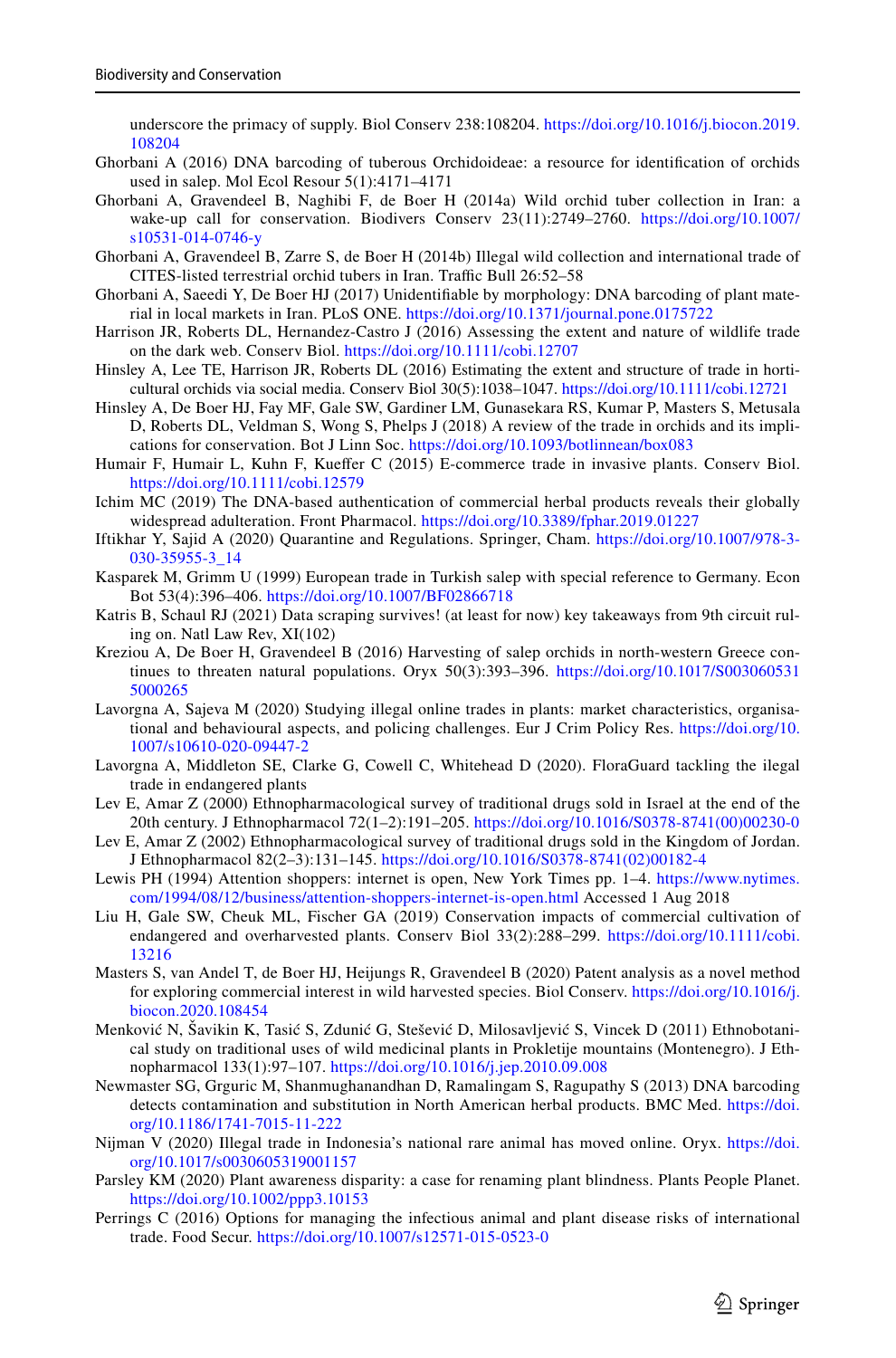- <span id="page-13-13"></span>Seethapathy GS, Raclariu-Manolica AC, Anmarkrud JA, Wangensteen H, de Boer HJ (2019) DNA metabarcoding authentication of ayurvedic herbal products on the european market raises concerns of quality and fdelity. Front Plant Sci. <https://doi.org/10.3389/fpls.2019.00068>
- <span id="page-13-16"></span>Seyler BC, Gaoue OG, Tang Y, Dufy DC (2019) Understanding knowledge threatened by declining wild orchid populations in an urbanizing China (Sichuan). Environ Conserv. [https://doi.org/10.1017/](https://doi.org/10.1017/S0376892919000171) [S0376892919000171](https://doi.org/10.1017/S0376892919000171)
- <span id="page-13-8"></span>Sezik E (2002a) Turkish orchids and Salep. Acta Pharm Turc 44:151–157
- <span id="page-13-10"></span>Sezik E (2002b) Turkish orchids and salep. Acta Pharm Turc 44:151–157
- <span id="page-13-14"></span>Shepherd LD, McLay TGB (2011) Two micro-scale protocols for the isolation of DNA from polysaccharide-rich plant tissue. J Plant Res.<https://doi.org/10.1007/s10265-010-0379-5>
- <span id="page-13-2"></span>Siriwat P, Nijman V (2020) Wildlife trade shifts from brick-and-mortar markets to virtual marketplaces: a case study of birds of prey trade in Thailand. J Asia-Pac Biodivers. [https://doi.org/10.1016/j.japb.](https://doi.org/10.1016/j.japb.2020.03.012) [2020.03.012](https://doi.org/10.1016/j.japb.2020.03.012)
- <span id="page-13-1"></span>Statista (2018) Online-Shopping and E-commerce worldwide: statistics & facts you may also be interested in these statistics.<https://www.statista.com/topics/871/online-shopping/>
- <span id="page-13-9"></span>Tamer CE, Karaman B, Copur OT (2006) A traditional Turkish beverage: salep. Food Rev Int 22(1):43– 50.<https://doi.org/10.1080/87559120500379902>
- <span id="page-13-15"></span>Teoh ES (2016) Medicinal orchids of Asia, 1st edn. Springer, Cham
- <span id="page-13-0"></span>Ticktin T, Mondragón D, Lopez-Toledo L, Dutra-Elliott D, Aguirre-León E, Hernández-Apolinar M (2020) Synthesis of wild orchid trade and demography provides new insight on conservation strategies. Conserv Lett.<https://doi.org/10.1111/conl.12697>
- <span id="page-13-7"></span>Veldman S, Otieno J, van Andel T, Gravendeel B, De Boer H (2014) Eforts urged to tackle thriving illegal orchid trade in Tanzania and Zambia for chikanda production. Traffic Bull 26(2):47-50
- <span id="page-13-5"></span>WCSP (2018) WCSP: World Checklist of Selected Plant Families. Facilitated by the Royal Botanic Gardens, Kew. Published on the Internet. [http://wcsp.science.kew.org/.](http://wcsp.science.kew.org/) Accessed 21 June 2018. [http://](http://www.catalogueoflife.org/col/details/species/id/e6538cab7f756e60803c836ffabcaa9f) [www.catalogueofife.org/col/details/species/id/e6538cab7f756e60803c836fabcaa9f](http://www.catalogueoflife.org/col/details/species/id/e6538cab7f756e60803c836ffabcaa9f)
- <span id="page-13-6"></span>Wong S, Liu H (2019) Wild-orchid trade in a Chinese e-commerce market. Econ Bot. [https://doi.org/10.](https://doi.org/10.1007/s12231-019-09463-2) [1007/s12231-019-09463-2](https://doi.org/10.1007/s12231-019-09463-2)
- <span id="page-13-3"></span>Xiao Y, Guan J, Xu L (2017) Traffic wildlife cybercrime in China. TRAFFIC. [https://www.traffic.org/](https://www.traffic.org/publications/reports/wildlife-wildlife-cybercrime-in-china-e-commerce-and-social-media-monitoring-in-2016/) [publications/reports/wildlife-wildlife-cybercrime-in-china-e-commerce-and-social-media-monit](https://www.traffic.org/publications/reports/wildlife-wildlife-cybercrime-in-china-e-commerce-and-social-media-monitoring-in-2016/) [oring-in-2016/](https://www.traffic.org/publications/reports/wildlife-wildlife-cybercrime-in-china-e-commerce-and-social-media-monitoring-in-2016/)
- <span id="page-13-4"></span>Ye YC, Yu WH, Newman C, Buesching CD, Xu YL, Xiao X, Macdonald DW, Zhou ZM (2020) Efects of regional economics on the online sale of protected parrots and turtles in China. Conserv Sci Pract. <https://doi.org/10.1111/csp2.161>
- <span id="page-13-12"></span>Zamora A (2019) Making room for big data: web scraping and an afrmative right to access publicly available information online. J Bus Entrep Law 12(1):203–228
- <span id="page-13-11"></span>Zhao B (2020) Web scraping. Encyclopedia of big data. Springer, Cham

**Publisher's Note** Springer Nature remains neutral with regard to jurisdictional claims in published maps and institutional affiliations.

# **Authors and Afliations**

**Susanne Masters1,2,11  [·](http://orcid.org/0000-0002-4070-3224) Bastien Anthoons7 · Panagiotis Madesis7,1[2](http://orcid.org/0000-0003-1447-3514) · Seethapathy G. Saroja<sup>9</sup>  [·](http://orcid.org/0000-0002-1650-5199) Maarten Schermer1  [·](http://orcid.org/0000-0001-6770-3155) Wilfred Gerritsen1 · Arzu Karahan[8](http://orcid.org/0000-0002-4096-9372) · Rick Verdoes5 · Rachel Schwallier1[0](http://orcid.org/0000-0001-6024-6406) · Tinde van Andel1,2,3 · Hugode Boer<sup>1,4</sup> • Barbara Gravendeel**<sup>1,2,[6](http://orcid.org/0000-0002-6508-0895)</sup> **•** 

Bastien Anthoons banthoons@certh.gr

Panagiotis Madesis pmadesis@certh.gr

Seethapathy G. Saroja seethapathygs@gmail.com